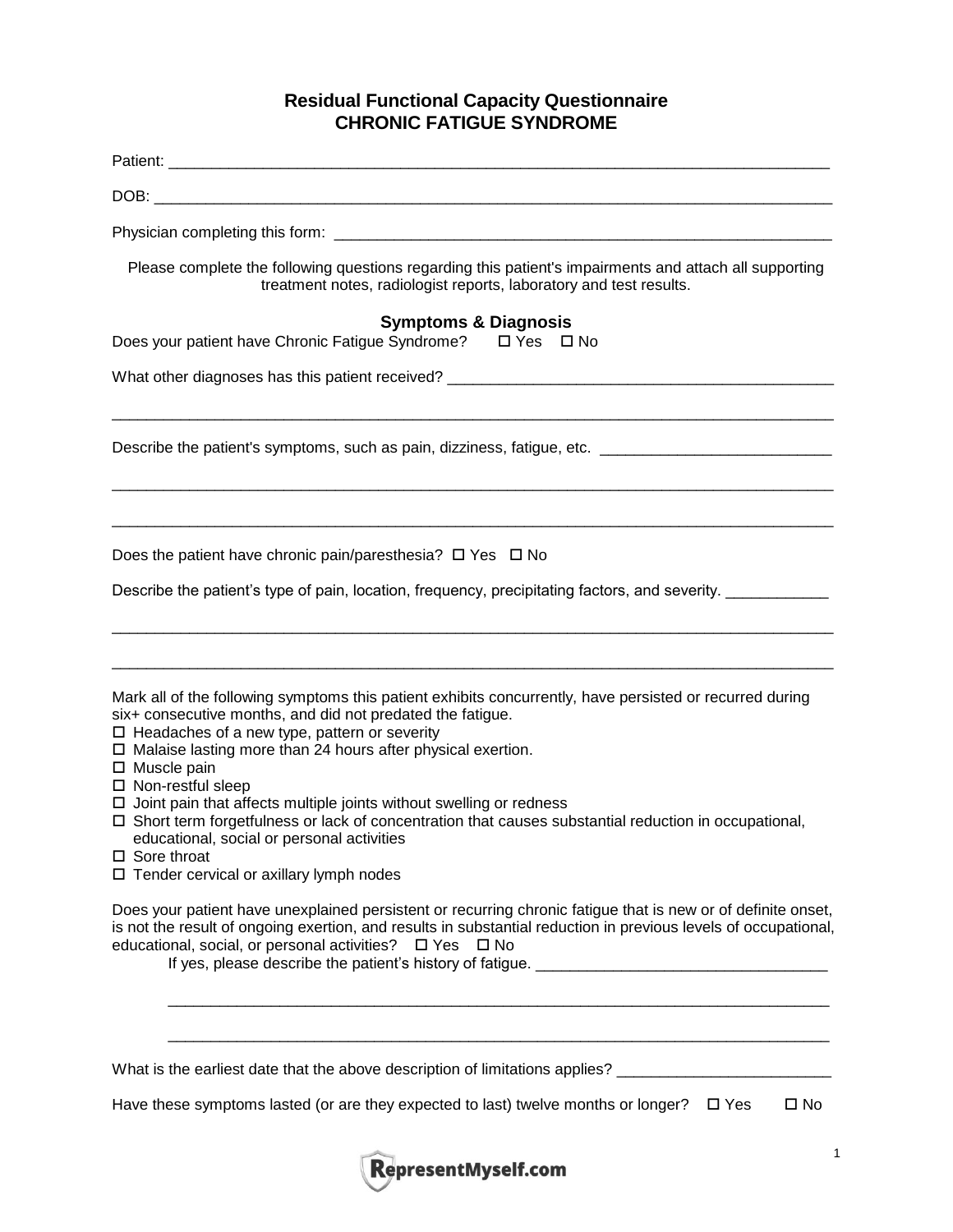Are this patient's symptoms and functional limitations impacted by emotional factors?  $\Box$  Yes  $\Box$  No  $\frac{1}{2}$  yes, please mark any known psychological conditions that affect this patient's particular paint  $\frac{1}{2}$ 

|                      |                | th yes, please mark any known psychological conditions that affect this patient's pain. |                        |
|----------------------|----------------|-----------------------------------------------------------------------------------------|------------------------|
| $\square$ Depression | $\Box$ Anxiety | □ Somatoform disorder                                                                   | □ Personality disorder |
| $\Box$ Other:        |                |                                                                                         |                        |

Are these physical and emotional impairments reasonably consistent with the patient's symptoms and functional limitations?  $\Box$  Yes  $\Box$  No

If no, please explain: \_\_\_\_\_\_\_\_\_\_\_\_\_\_\_\_\_\_\_\_\_\_\_\_\_\_\_\_\_\_\_\_\_\_\_\_\_\_\_\_\_\_\_\_\_\_\_\_\_\_\_\_\_\_\_\_\_\_\_\_

## **Testing & Treatments**

\_\_\_\_\_\_\_\_\_\_\_\_\_\_\_\_\_\_\_\_\_\_\_\_\_\_\_\_\_\_\_\_\_\_\_\_\_\_\_\_\_\_\_\_\_\_\_\_\_\_\_\_\_\_\_\_\_\_\_\_\_\_\_\_\_\_\_\_\_\_\_\_\_\_\_\_\_

Mark all of the following medical signs that have been clinically documented over a period of at least six consecutive months.

- $\square$  Non-exudative pharyngitis
- $\square$  Palpably swollen or tender lymph nodes
- $\Box$  Persistent reproducible muscle tenderness on repeated examinations, including positive tender points

Mark all of the following laboratory findings that apply to this patient.

- Elevated antibody titer to Epstein-Barr virus (EBV) capsid antigen equal to or greater than1:5120, or early antigen equal to or greater than 1:640
- □ Abnormal MRI brain scan
- $\Box$  Neurally mediated hypotension as shown by tilt table testing or other form of testing

List any other medically accepted laboratory findings that are consistent with the patient's symptoms,.

Identify any additional positive clinical findings and test results, such as abnormal exercise stress test or abnormal sleep studies:

 $\_$  ,  $\_$  ,  $\_$  ,  $\_$  ,  $\_$  ,  $\_$  ,  $\_$  ,  $\_$  ,  $\_$  ,  $\_$  ,  $\_$  ,  $\_$  ,  $\_$  ,  $\_$  ,  $\_$  ,  $\_$  ,  $\_$  ,  $\_$  ,  $\_$  ,  $\_$  ,  $\_$  ,  $\_$  ,  $\_$  ,  $\_$  ,  $\_$  ,  $\_$  ,  $\_$  ,  $\_$  ,  $\_$  ,  $\_$  ,  $\_$  ,  $\_$  ,  $\_$  ,  $\_$  ,  $\_$  ,  $\_$  ,  $\_$  ,

 $\_$  , and the set of the set of the set of the set of the set of the set of the set of the set of the set of the set of the set of the set of the set of the set of the set of the set of the set of the set of the set of th

Please list all diagnoses that have been excluded as the cause of this patient's fatigue, such as HIV-AIDS, malignancy, parasitic disease, psychiatric disease, rheumatoid arthritis, drug or alcohol addiction, medication side effects, etc.

\_\_\_\_\_\_\_\_\_\_\_\_\_\_\_\_\_\_\_\_\_\_\_\_\_\_\_\_\_\_\_\_\_\_\_\_\_\_\_\_\_\_\_\_\_\_\_\_\_\_\_\_\_\_\_\_\_\_\_\_\_\_\_\_\_\_\_\_\_\_\_\_\_\_\_\_\_\_\_\_\_\_\_\_

\_\_\_\_\_\_\_\_\_\_\_\_\_\_\_\_\_\_\_\_\_\_\_\_\_\_\_\_\_\_\_\_\_\_\_\_\_\_\_\_\_\_\_\_\_\_\_\_\_\_\_\_\_\_\_\_\_\_\_\_\_\_\_\_\_\_\_\_\_\_\_\_\_\_\_\_\_\_\_\_\_\_\_\_

| Mark all of the following mental findings that have been documented about this patient by mental status |  |  |  |
|---------------------------------------------------------------------------------------------------------|--|--|--|
| examination or psychological testing.                                                                   |  |  |  |

\_\_\_\_\_\_\_\_\_\_\_\_\_\_\_\_\_\_\_\_\_\_\_\_\_\_\_\_\_\_\_\_\_\_\_\_\_\_\_\_\_\_\_\_\_\_\_\_\_\_\_\_\_\_\_\_\_\_\_\_\_\_\_\_\_\_\_\_\_\_\_\_\_\_\_\_\_\_\_\_\_\_\_\_

 $\_$  ,  $\_$  ,  $\_$  ,  $\_$  ,  $\_$  ,  $\_$  ,  $\_$  ,  $\_$  ,  $\_$  ,  $\_$  ,  $\_$  ,  $\_$  ,  $\_$  ,  $\_$  ,  $\_$  ,  $\_$  ,  $\_$  ,  $\_$  ,  $\_$  ,  $\_$  ,  $\_$  ,  $\_$  ,  $\_$  ,  $\_$  ,  $\_$  ,  $\_$  ,  $\_$  ,  $\_$  ,  $\_$  ,  $\_$  ,  $\_$  ,  $\_$  ,  $\_$  ,  $\_$  ,  $\_$  ,  $\_$  ,  $\_$  ,

 $\_$  , and the set of the set of the set of the set of the set of the set of the set of the set of the set of the set of the set of the set of the set of the set of the set of the set of the set of the set of the set of th

- 
- Anxiety Concentration limitations Comprehension problems
	-

 $\square$  Visual-spatial difficulties

 $\Box$  Depression  $\Box$  Information processing limitations  $\Box$  Short term memory deficit

List any other mental findings that suggest persisting neurocognitive impairment.

Please list the patient's current medications:

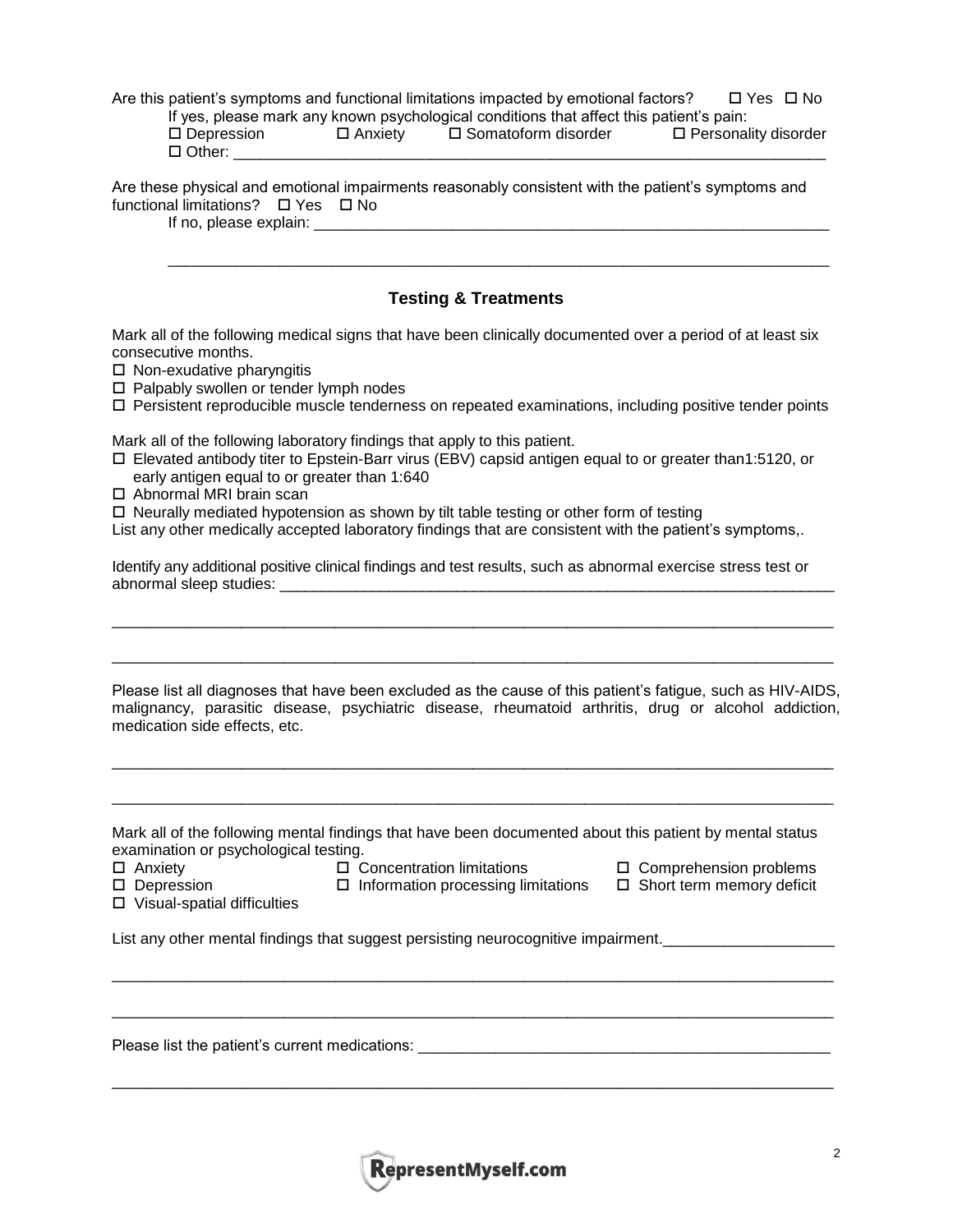| Please indicate the treatment type, start dates, and frequency: |  |
|-----------------------------------------------------------------|--|
|-----------------------------------------------------------------|--|

| List all attempted treatments and medications, the patient's response, and exhibited side effects.                                                                                                                                                                                                                                                                        |
|---------------------------------------------------------------------------------------------------------------------------------------------------------------------------------------------------------------------------------------------------------------------------------------------------------------------------------------------------------------------------|
|                                                                                                                                                                                                                                                                                                                                                                           |
|                                                                                                                                                                                                                                                                                                                                                                           |
| Is this patient a malingerer?<br>$\Box$ Yes $\Box$ No                                                                                                                                                                                                                                                                                                                     |
| <b>Functional Work Limitations</b><br>When answering the following questions, please consider this patient's impairments and estimate his or<br>her ability to work in a competitive work environment for an 8-hour shift with normal breaks.                                                                                                                             |
| How often do you expect this patient's fatigue or other symptoms to interfere with the attention and<br>concentration necessary to perform simple work tasks?<br>$\Box$ Never<br>$\Box$ Rarely (1% to 5% of an 8 hour working day)<br>$\Box$ Occasionally (6% to 33% of an 8 hour working day)<br>□ Frequently (34% to 66% of an 8 hour working day)<br>$\Box$ Constantly |
| How well do you expect this patient to be able to tolerate work stress?<br>□ Incapable of even "low stress" jobs<br>$\square$ Only capable of low stress jobs<br>□ Moderate stress is okay<br>$\square$ Capable of high stress situations                                                                                                                                 |
| Is this patient taking any medications with side effects that may affect his or her ability to work?<br>□ Yes □ No                                                                                                                                                                                                                                                        |
| How far can this patient walk without rest or severe pain?                                                                                                                                                                                                                                                                                                                |
| How long can this patient sit comfortably at one time before needing to get up?<br>15 <sub>1</sub><br>- 20<br>30<br>Minutes:<br>0<br>5<br>10<br>45<br>$\overline{2}$<br>Hours:<br>Longer than 2<br>$\mathbf 1$<br>What must the patient usually do after sitting this long?<br>$\square$ Walk<br>$\Box$ Lie Down<br>$\Box$ Stand<br>$\Box$ Other:                         |
| How long can this patient stand comfortably at one time before needing to sit or walk around?<br>5<br>10<br>15 <sub>15</sub><br>20<br>30<br>45<br>Minutes:<br>0<br>Longer than 2<br>Hours:<br>$\overline{2}$<br>1<br>What must the patient usually do after sitting this long?<br>$\Box$ Sit<br>$\square$ Walk<br>$\Box$ Lie Down<br>$\Box$ Other: $\_\_$                 |

 $\_$  ,  $\_$  ,  $\_$  ,  $\_$  ,  $\_$  ,  $\_$  ,  $\_$  ,  $\_$  ,  $\_$  ,  $\_$  ,  $\_$  ,  $\_$  ,  $\_$  ,  $\_$  ,  $\_$  ,  $\_$  ,  $\_$  ,  $\_$  ,  $\_$  ,  $\_$  ,  $\_$  ,  $\_$  ,  $\_$  ,  $\_$  ,  $\_$  ,  $\_$  ,  $\_$  ,  $\_$  ,  $\_$  ,  $\_$  ,  $\_$  ,  $\_$  ,  $\_$  ,  $\_$  ,  $\_$  ,  $\_$  ,  $\_$  ,

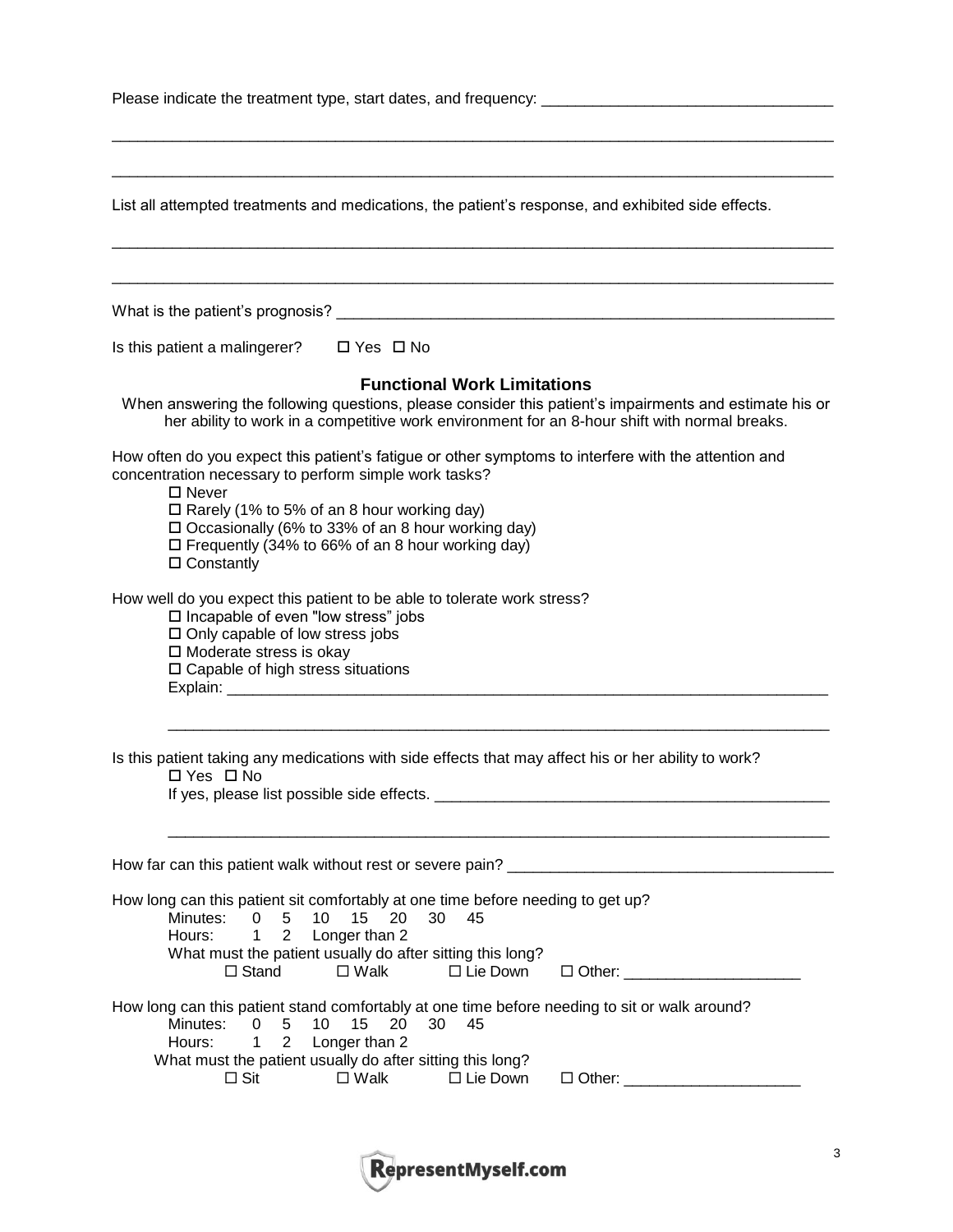How long can this patient sit in an 8-hour working day?

- $\Box$  less than 2 hours
- $\square$  about 2 hours
- $\Box$  about 4 hours
- $\Box$  at least 6 hours

How long can this patient stand and/or walk in an 8-hour working day?

- $\Box$  less than 2 hours
- □ about 2 hours
- $\Box$  about 4 hours
- $\Box$  at least 6 hours

Does this patient require a job that allows the opportunity to change between sitting, standing and walking at will?  $\Box$  Yes  $\Box$  No

Might the patient require unscheduled breaks?  $\Box$  Yes  $\Box$  No If yes, how many times? 1 2 3 4 5 6 7 8 9 10 >10

For how many minutes? <5 5 10 20 30 45 60 90 >90

During occasional standing/walking, does this patient require a cane or other assistive device?  $\Box$  Yes  $\Box$  No

How many pounds can this patient lift and carry?

|                   | Never | Rarely | Occasionally | Frequently |
|-------------------|-------|--------|--------------|------------|
| Less than 10 lbs. |       |        |              |            |
| $10$ lbs.         |       |        |              |            |
| 20 lbs.           |       |        |              |            |
| 50 lbs.           |       |        |              |            |

How often can your patient perform the following activities?

|               | Never | Rarely | Occasionally | Frequently |
|---------------|-------|--------|--------------|------------|
| Twist         |       |        |              |            |
| Stoop (bend)  |       |        |              |            |
| Crouch        |       |        |              |            |
| Climb ladders |       |        |              |            |
| Climb stairs  |       |        |              |            |

Does this patient have significant limitations with repetitive reaching, handling or fingering? □ Yes □ No

If yes, please indicate the percentage of time this patient can perform the following activities:

Using hands to grasp, turn and twist objects Using fingers for fine manipulation Using arms to reach out and overhead Right \_\_\_\_\_\_% Left

| Right | % Left   | ℅    |
|-------|----------|------|
| Right | % Left   | ℅    |
| Riaht | $%$ Left | $\%$ |

Are this patient's impairments likely to produce "good days" and "bad days"?

□ Yes □ No

If yes, please estimate, on average, how many days per month your patient is likely to be absent from work as a result of the impairments or treatment:

 $\Box$  Never  $\Box$  About three days per month

 $\Box$  About one day per month  $\Box$  About four days per month

 $\Box$  About two days per month  $\Box$  More than four days per month